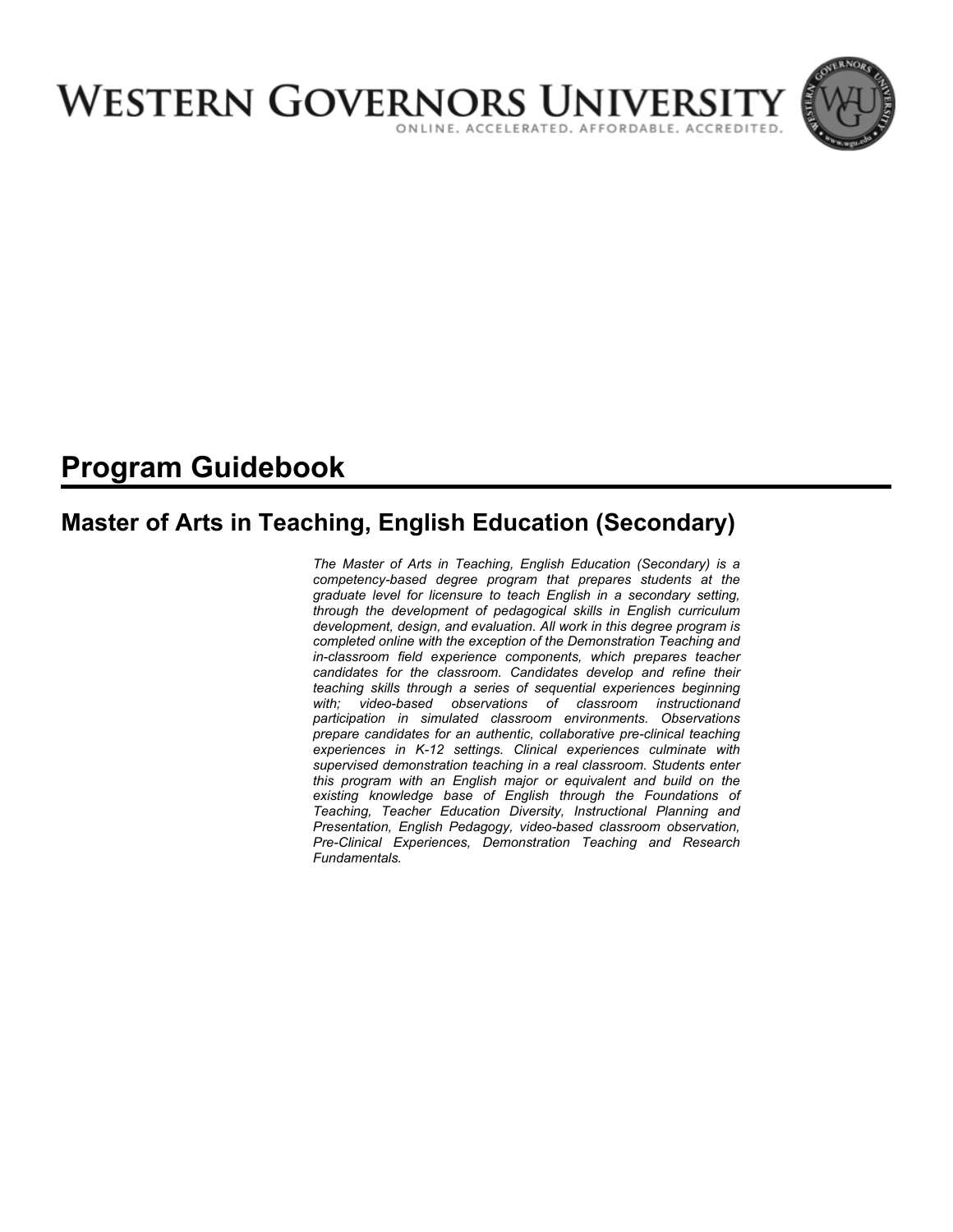# **Understanding the Competency-Based Approach**

Practically speaking, how do competency-based programs like those offered at Western Governors University (WGU) work? Unlike traditional universities, WGU does not award degrees based on completion of a certain number of credit hours or a certain set of required courses. Instead, you will earn your degree by demonstrating your skills, knowledge, and understanding of important concepts.

Progress through a degree program is governed not by the amount of time you spend in class but by your ability to demonstrate mastery of competencies as you complete required courses. Of course, you will need to engage in learning experiences as you review competencies or develop knowledge and skills in areas in which you may be weak. To help you acquire the knowledge and skills you need to complete your courses and program, WGU provides a rich array of learning resources. Your program mentor will work closely with you to help you understand the competencies required for your program and to help you create a schedule for completing your courses. You will also work closely with course instructors as you engage in each of your courses. As subject matter experts, course instructors will guide you through the content you must master to pass the course assessments.

The benefit of this competency-based system is that enables students who are knowledgeable about a particular subject to make accelerated progress toward completing a degree, even if they lack college experience. You may have gained skills and knowledge of a subject while on the job, accumulated wisdom through years of life experience, or already taken a course on a particular subject. WGU will award your degree based on the skills and knowledge that you possess and can demonstrate—not the number of credits hours on your transcript.

# **Accreditation**

Western Governors University is the only university in the history of American higher education to have earned accreditation from four regional accrediting commissions. WGU's accreditation was awarded by (1) the Northwest Commission on Colleges and Universities, (2) the Higher Learning Commission of the North Central Association of Colleges and Schools, (3) the Accrediting Commission for Community and Junior Colleges of the Western Association of Schools and Colleges, and (4) the Accrediting Commission for Senior Colleges and Universities of the Western Association of Schools and Colleges. The university's accreditation status is now managed by the Northwest Commission on Colleges and Universities (NWCCU), which reaffirmed WGU's accreditation in February 2020. The WGU Teachers College is accredited at the initial-licensure level by the Council for the Accreditation of Educator Preparation (CAEP) and by the Association of Advancing Quality in Educator Preparation (AAQEP) . The nursing programs are accredited by the Commission on Collegiate Nursing Education (CCNE). The Health Information Management program is accredited by the Commission on Accreditation for Health Informatics and Information Management Education (CAHIIM). The College of Business programs are accredited by the Accreditation Council for Business Schools and Programs (ACBSP).

### **The Degree Plan**

The focus of your program is your personalized Degree Plan. The Degree Plan is a detailed blueprint of the courses you will need to complete in order to earn your degree. The Degree Plan also lays out the accompanying learning resources and assessments that compose your program. The list of courses in the Degree Plan is often referred to as the standard path. The amount of time it takes to complete your program depends on both the amount of new information you need to learn and the amount of time you plan to devote each week to study.

Students vary widely in the specific skills and information they need to learn. For example, some students may be highly knowledgeable in a particular subject matter and would not need to engage in new learning opportunities. Other students may find that portions of the program require them to learn new information and that they need to take an online class or participate in a study module to acquire the knowledge and skills needed to fulfill program competencies in that area. Some individuals may be able to devote as little as 15–20 hours per week to the program, while others may need to devote more time. For this reason,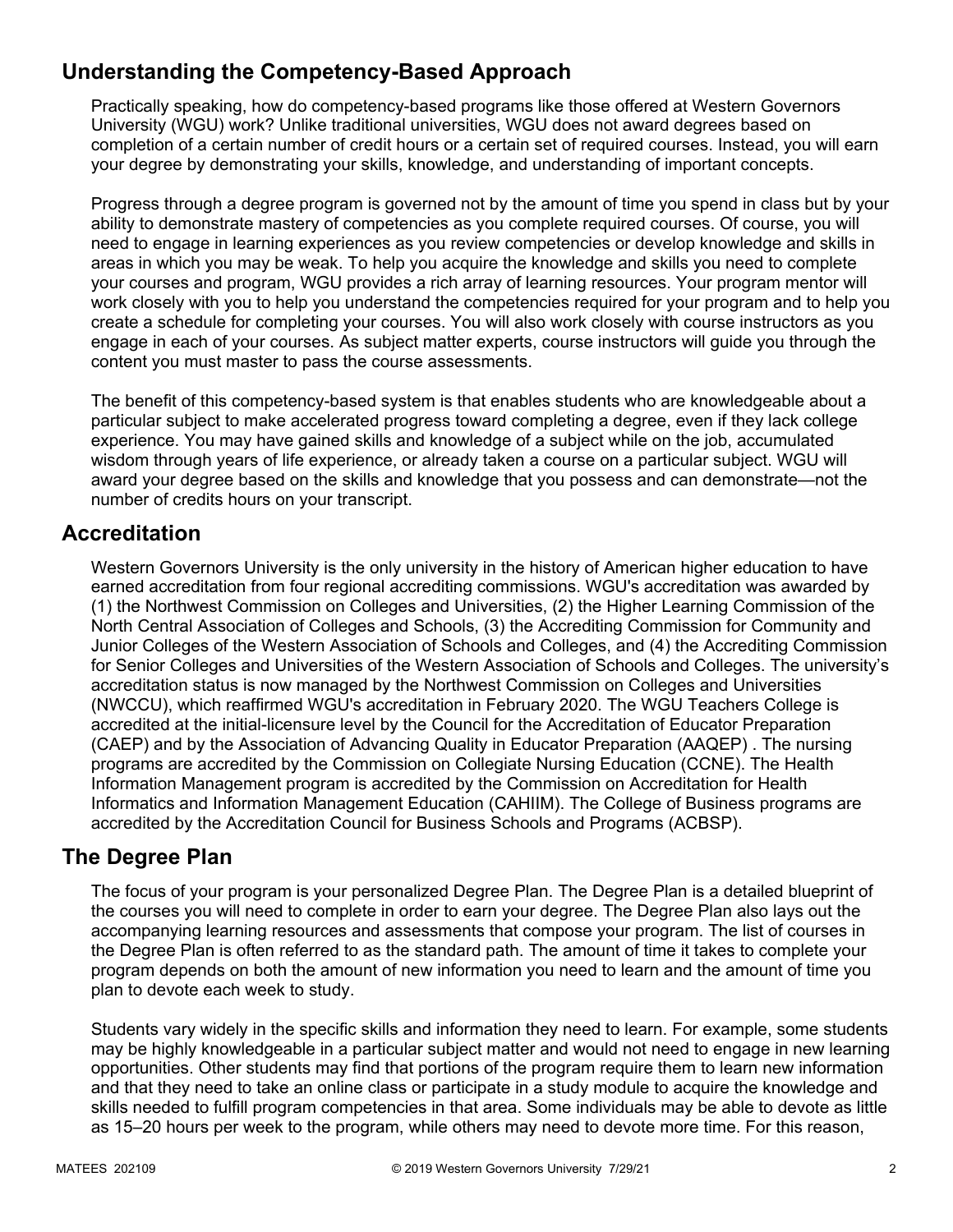pre-assessments are there to help your program mentor form a profile of your prior knowledge and create a personalized Degree Plan.

### **How You Will Interact with Faculty**

At WGU, faculty serve in specialized roles, and they will work with you individually to provide the guidance, instruction, and support you will need to succeed and graduate. As a student, it is important for you to take advantage of this support. It is key to your progress and ultimate success.

Upon your enrollment, you will be assigned a program mentor—an expert in your field of study who will provide you with regular program-level guidance and support from the day you start until the day you graduate. Your program mentor will set up regular telephone appointments (weekly at first) with you, which you will be expected to keep. The mentor will review program competencies with you and work with you to develop a plan and schedule for your coursework. Your program mentor will serve as your main point of contact throughout your program—helping you set weekly study goals, recommending specific learning materials, telling you what to expect in courses, and keeping you motivated. In addition to regular calls, your program mentor is available to help you resolve questions and concerns as they arise.

For many of the courses at WGU, you will be required to complete performance assessments. These include reports, papers, presentations, and projects that let you demonstrate your mastery of the required competencies. A separate group of faculty members, called evaluators, will review your work to determine whether it meets requirements. Evaluators are also subject matter experts in their field of evaluation. If your assessment needs further work before it "passes," these evaluators, who review your work anonymously, will provide you with instructional feedback to help you meet evaluation standards and allow you to advance.

### **Connecting with Other Mentors and Fellow Students**

As you proceed through your Degree Plan, you will have direct contact with multiple faculty members. These communications can take a variety of forms, including participation in one-on-one discussions, chats in the learning communities, and live cohort and webinar opportunities. As a WGU student, you will have access to your own personal MyWGU Student Portal, which will provide a gateway to your courses of study, learning resources, and learning communities where you will interact with faculty and other students.

The learning resources in each course are specifically designed to support you as you develop competencies in preparation for your assessments. These learning resources may include reading materials, videos, tutorials, cohort opportunities, community discussions, and live discussions that are guided by course instructors who are experts in their field. You will access your program community during your orientation course to network with peers who are enrolled in your program and to receive continued support through professional enrichment and program-specific chats, blogs, and discussions. WGU also provides Student Services associates to help you and your program mentor solve any special problems that may arise.

### **Orientation**

The WGU orientation course focuses on acquainting you with WGU's competency-based model, distance education, technology, and other resources and tools available for students. You will also utilize WGU program and course communities, participate in activities, and get to know other students at WGU. The orientation course must be completed before you can start your first term at WGU.

# **Transferability of Prior College Coursework**

Because WGU is a competency-based institution, it does not award degrees based on credits but rather on demonstration of competency. WGU undergraduate programs may accept transfer credits or apply a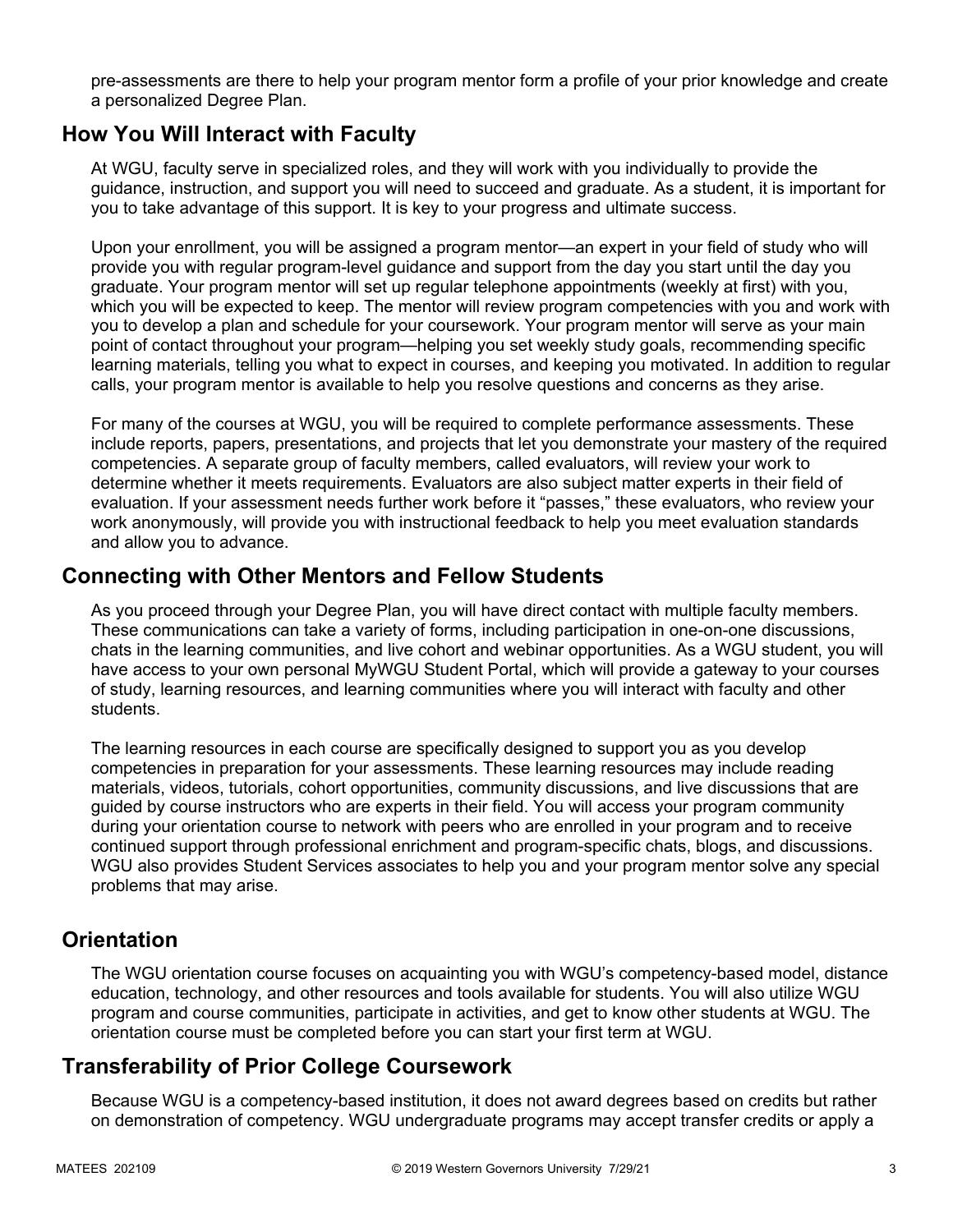'Requirement Satisfied' (RS) in some cases. Refer to your specific program transfer guidelines to determine what can be satisfied by previously earned college credits. In most cases, WGU does not accept college transfer credits at the graduate (master's) level. Students entering graduate programs must have their undergraduate degree transcripts verified before being admitted to WGU. In addition to a program's standard course path, there may be additional state-specific requirements.

### [Click here for the Student Handbook](http://cm.wgu.edu/)

WGU does not waive any requirements based on a student's professional experience and does not perform a "résumé review" or "portfolio review" that will automatically waive any degree requirements. Degree requirements and transferability rules are subject to change in order to keep the degree content relevant and current.

Remember, WGU's competency-based approach lets you take advantage of your knowledge and skills, regardless of how you obtained them. Even when you do not directly receive credit, the knowledge you possess may help you accelerate the time it takes to complete your degree program.

### **Continuous Enrollment, On Time Progress, and Satisfactory Academic Progress**

WGU is a "continuous enrollment" institution, which means you will be automatically enrolled in each of your new terms while you are at WGU. Each term is six months long. Longer terms and continuous enrollment allow you to focus on your studies without the hassle of unnatural breaks between terms that you would experience at a more traditional university. At the end of every six-month term, you and your program mentor will review the progress you have made and revise your Degree Plan for your next sixmonth term.

WGU requires that students make measurable progress toward the completion of their degree programs every term. We call this "On-Time Progress," denoting that you are on track and making progress toward on-time graduation. As full-time students, graduate students must enroll in at least 8 competency units each term, and undergraduate students must enroll in at least 12 competency units each term. Completing at least these minimum enrollments is essential to On-Time Progress and serves as a baseline from which you may accelerate your program. We measure your progress based on the courses you are able to pass, not on your accumulation of credit hours or course grades. Every time you pass a course, you are demonstrating that you have mastered skills and knowledge in your degree program. For comparison to traditional grading systems, passing a course means you have demonstrated competency equivalent to a "B" grade or better.

WGU assigns competency units to each course in order to track your progress through the program. A competency unit is equivalent to one semester credit of learning. Some courses may be assigned 3 competency units while others may be as large as 12 competency units.

Satisfactory Academic Progress (SAP) is particularly important to students on financial aid because you must achieve SAP in order to maintain eligibility for financial aid. We will measure your SAP quantitatively by reviewing the number of competency units you have completed each term. In order to remain in good academic standing, you must complete at least 66.67% of the units you attempt over the length of your program—including any courses you add to your term to accelerate your progress. Additionally, during your first term at WGU you must pass at least 3 competency units in order to remain eligible for financial aid. We know that SAP is complex, so please contact a financial aid counselor should you have additional questions. \*Please note: The Endorsement Preparation Program in Educational Leadership is not eligible for federal financial aid.

### **Courses**

Your Degree Plan includes courses needed to complete your program. To obtain your degree, you will be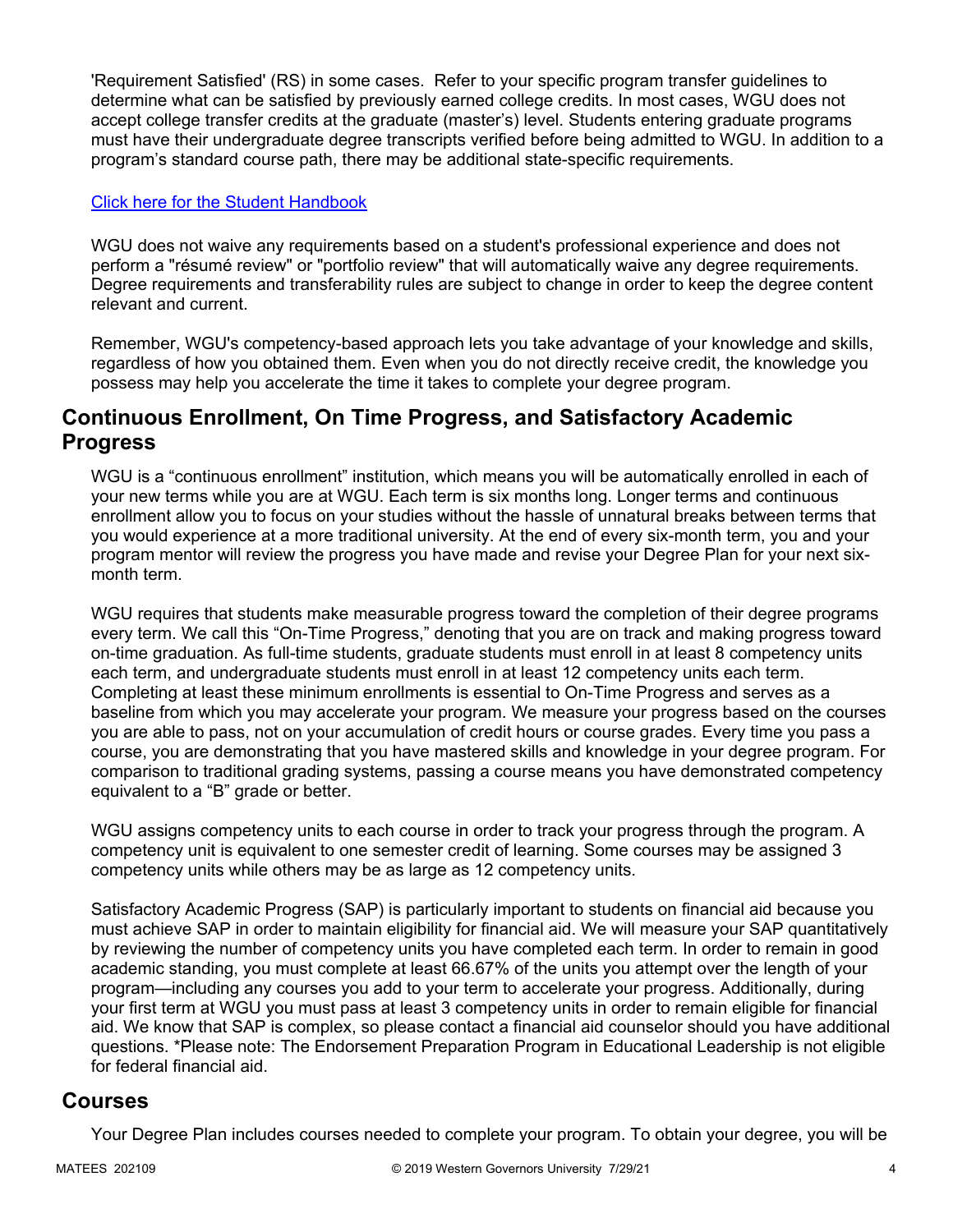required to demonstrate your skills and knowledge by completing the assessment(s) for each course. In general there are two types of assessments: performance assessments and objective assessments. Performance assessments contain, in most cases, multiple scored tasks such as projects, essays, and research papers. Objective assessments include multiple-choice items, multiple-selection items, matching, short answer, drag-and-drop, and point-and-click item types, as well as case study and videobased items. Certifications verified through third parties may also be included in your program. More detailed information about each assessment is provided in each course of study.

# **External Content & Basic Skills Exams**

Western Governors University requires that candidates pass the state-mandated content exam that aligns with their WGU program in addition to a basic skills exam (initial licensure programs only). Specific information regarding required content and basic skills exams required for each program and state can be found in the WGU Student Handbook. In many cases, it is the candidates' responsibility to register and pay for the required exams and submit their official passing score reports to WGU.

# **State Licensure Requirements**

Many states have specific licensure requirements that are not part of WGU programs that you will have to fulfill in addition to the degree requirements of your program. These state licensure requirements might include, but are not limited to: subject-specific licensure exams, state-specific teacher performance assessments, course work related to state history, basic skills exams, and background clearances. The WGU Student Handbook outlines the credentialing requirements of each state. Teacher candidates should consult the applicable section to become familiar with their state's expectations regarding licensure.

# **Learning Resources**

WGU works with many different educational partners, including enterprises, publishers, training companies, and higher educational institutions, to provide high-quality and effective learning resources that match the competencies you are developing. These vary in type, and may be combined to create the best learning experience for your course. A learning resource can be an e-textbook, online module, study guide, simulation, virtual lab, tutorial, or a combination of these. The cost of most learning resources are included in your tuition and Learning Resource Fee. They can be accessed or enrolled for through your courses. Some degree-specific resources are not covered by your tuition, and you will need to cover those costs separately. WGU also provides a robust library to help you obtain additional learning resources, as needed.

### Mobile Compatibility:

The following article provides additional details about the current state of mobile compatibility for learning resources at WGU. It includes a list that can be referenced to determine the mobile friendliness of all core course materials used in a program.

[Student Handbook article: Can I use my mobile device for learning resources?](https://cm.wgu.edu/t5/Frequently-Asked-Questions/Can-I-use-my-mobile-device-for-learning-resources/ta-p/396)

### **Standard Path**

As previously mentioned, competency units (CUs) have been assigned to each course in order to measure your academic progress. If you are an undergraduate student, you will be expected to enroll in a minimum of 12 competency units each term. Graduate students are expected to enroll in a minimum of 8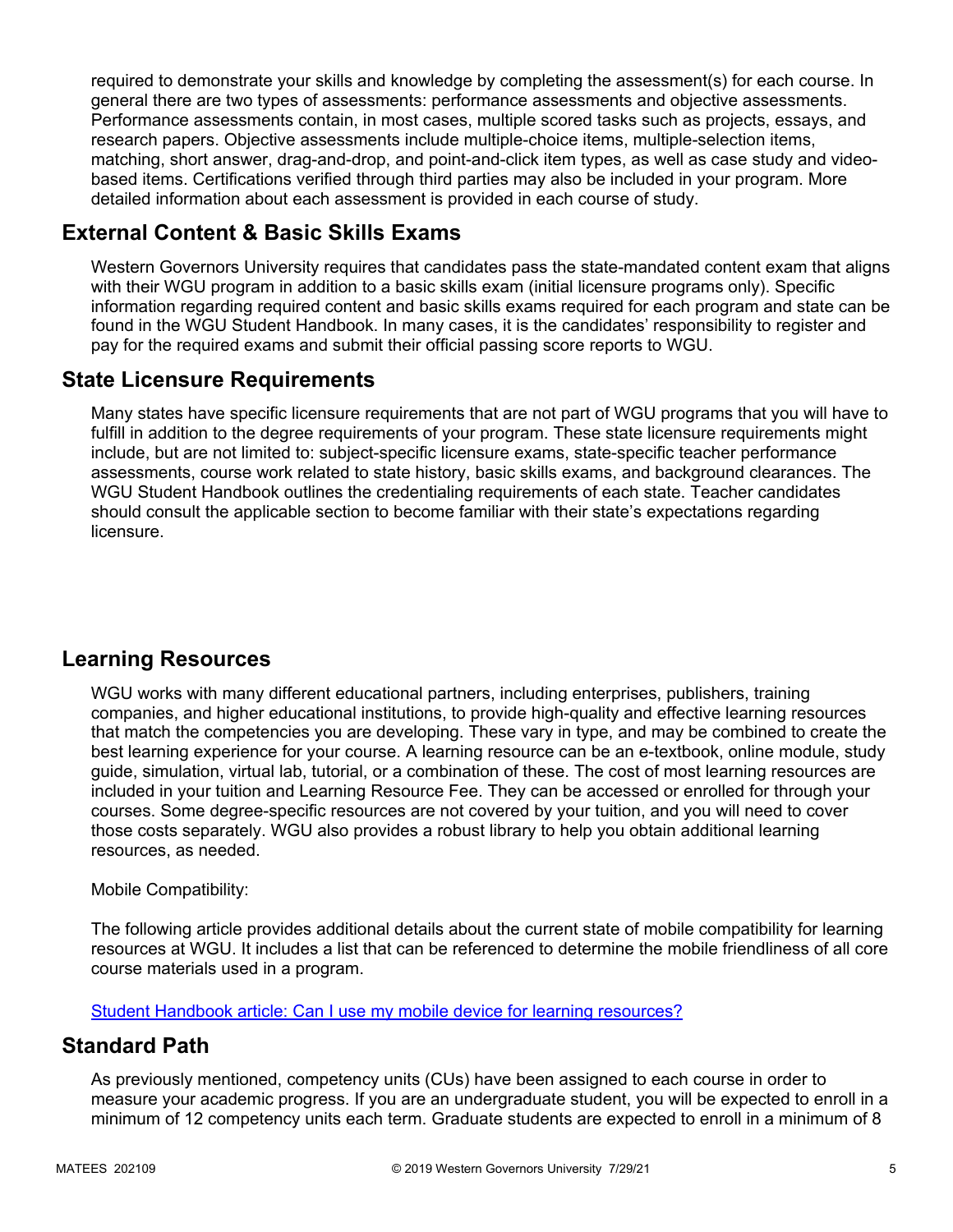competency units each term. A standard plan for a student for this program who entered WGU without any transfer units would look similar to the one on the following page. Your personal progress can be faster, but your pace will be determined by the extent of your transfer units, your time commitment, and your determination to proceed at a faster rate.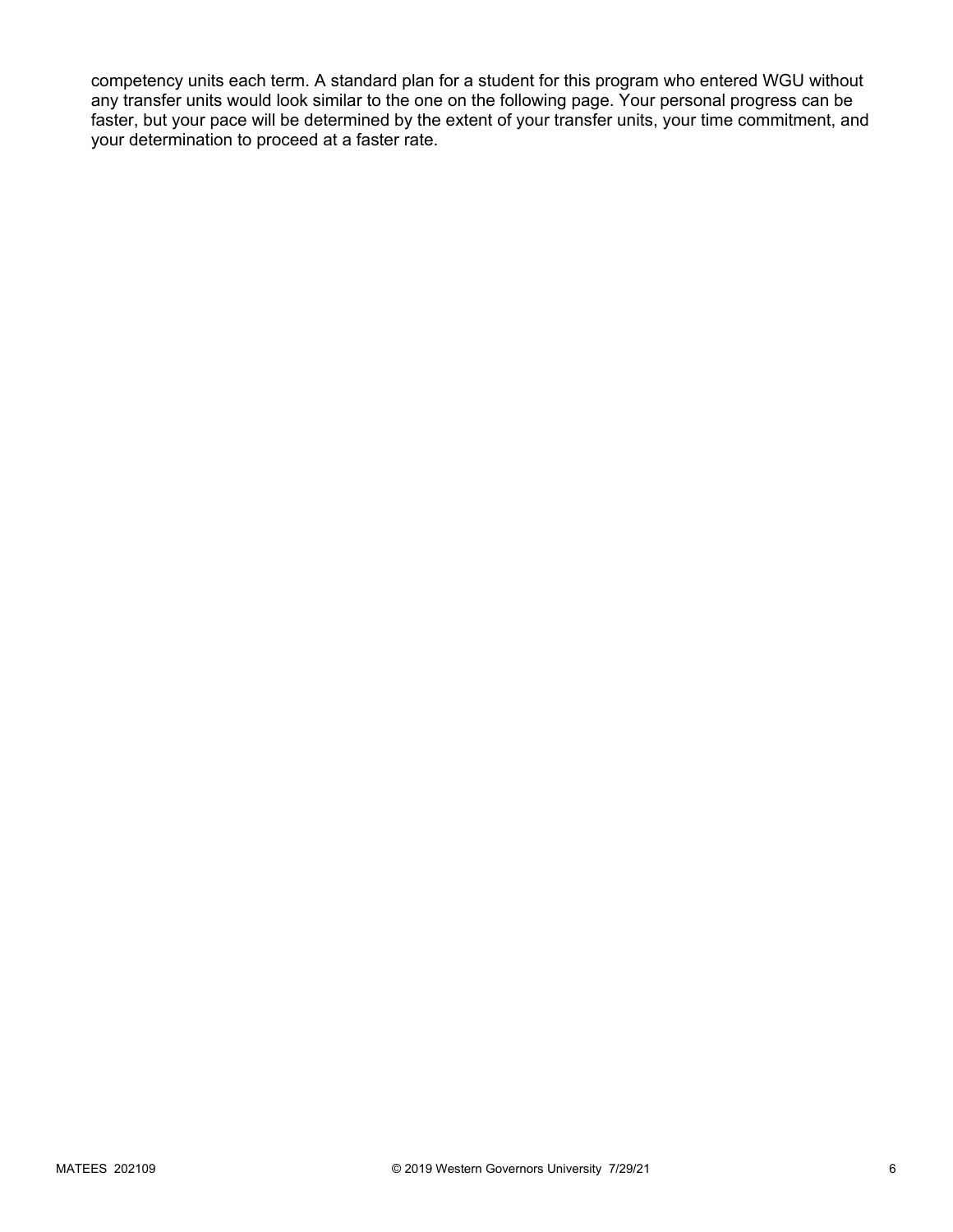# **Standard Path** *for* **Master of Arts in Teaching, English Education (Secondary)**

| <b>Course Description</b>                                                | <b>CU<sub>s</sub></b> |
|--------------------------------------------------------------------------|-----------------------|
| <b>Foundations of Education</b>                                          | 2                     |
| Educational Psychology and Human Development of Children and Adolescents | 4                     |
| Schools as Communities of Care                                           | $\mathfrak{D}$        |
| <b>Essential Practices for Supporting Diverse Learners</b>               | 3                     |
| Creating and Managing Engaging Learning Environments                     | 2                     |
| Curriculum, Instruction, and Assessment                                  | $\overline{2}$        |
| <b>Assessing Student Learning</b>                                        | $\overline{2}$        |
| Using Educational Technology for Teaching and Learning                   | 2                     |
| Secondary Reading Instruction and Interventions                          | 2                     |
| Secondary Disciplinary Literacy                                          | $\overline{2}$        |
| English Pedagogy                                                         | 3                     |
| Preclinical Experiences in English                                       | 2                     |
| Supervised Demonstration Teaching in English, Observations 1 and 2       | $\mathfrak{D}$        |
| Supervised Demonstration Teaching in English, Observation 3 and Midterm  | 2                     |
| Supervised Demonstration Teaching in English, Observations 4 and 5       | 2                     |
| Supervised Demonstration Teaching in English, Observation 6 and Final    | $\mathfrak{D}$        |
| Teacher Performance Assessment in English                                | 1                     |
| <b>Professional Portfolio</b>                                            | 1                     |
| <b>Cohort Seminar</b>                                                    | 1                     |

### **Changes to Curriculum**

WGU publishes an Institutional Catalog, which describes the academic requirements of each degree program. Although students are required to complete the program version current at the time of their enrollment, WGU may modify requirements and course offerings within that version of the program to maintain the currency and relevance of WGU's competencies and programs. When program requirements are updated, students readmitting after withdrawal from the university will be expected to re-enter into the most current catalog version of the program.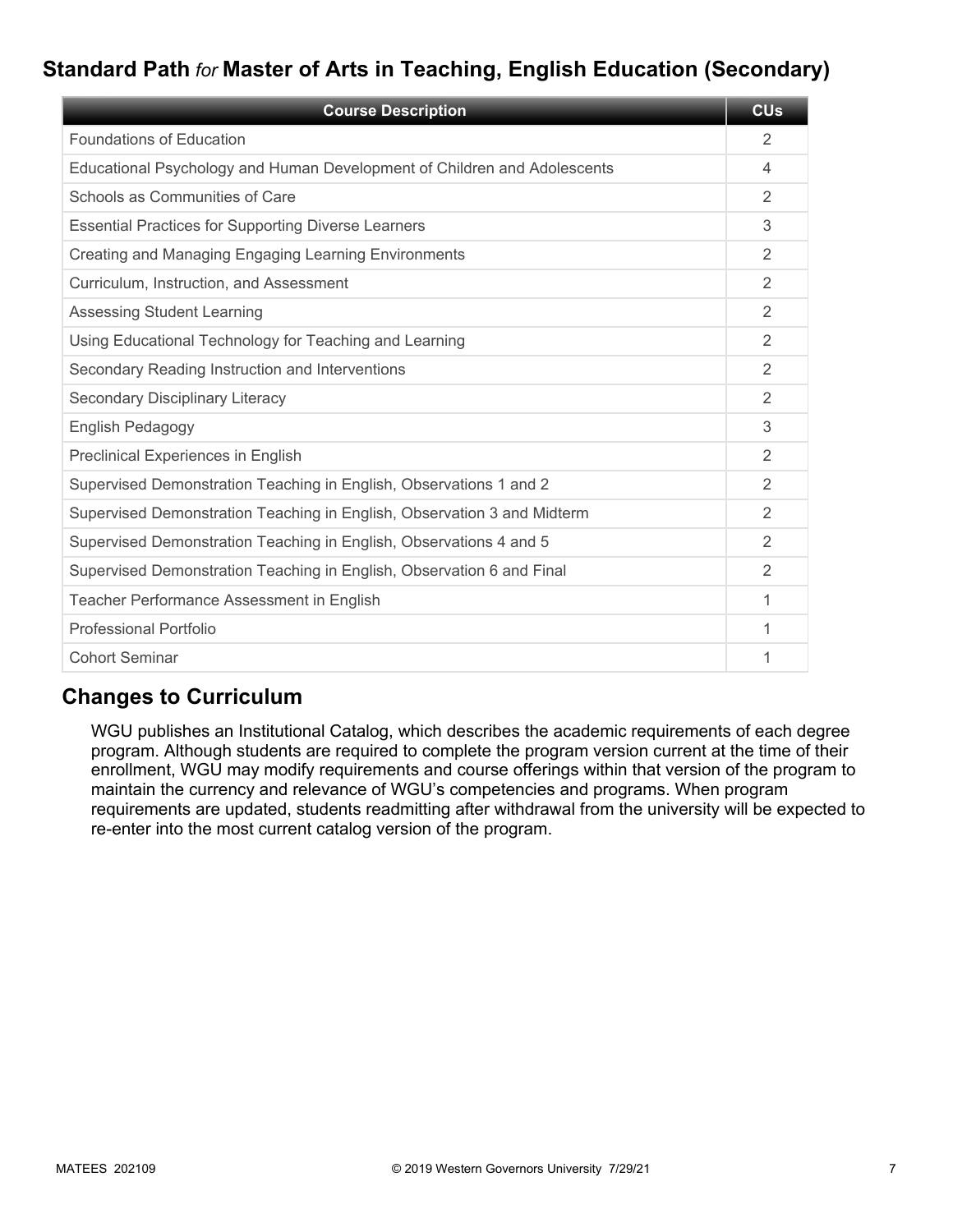# **Areas of Study** for **Master of Arts in Teaching, English Education (Secondary)**

The following section includes the areas of study in the program, with their associated courses. Your specific learning resources and level of instructional support will vary based on the individual competencies you bring to the program and your confidence in developing the knowledge, skills, and abilities required in each area of the degree. The Degree Plan and learning resources are dynamic, so you need to review your Degree Plan and seek the advice of your mentor regarding the resources before you purchase them.

# **Professional Core**

### **Foundations of Education**

Foundations of Education is a key component of WGU's Professional Core and is a required course for all Master of Arts in Teaching candidates. This course introduces candidates to foundational knowledge about the teaching profession in the current educational context and the historical and cultural influences on P-12 education in the United States. This course addresses important topics that affect educators today including state standards-based curriculum, legal and ethical requirements, and professionalism. This course will culminate in evidence-based, practical application of current strategies, theories, or philosophical perspectives related to becoming an effective educator within the current school context. Candidates will engage in five hours of preclinical experiences, which include virtual observations of learning environments in multiple school settings, and an interview with an educator to gain insight on how these topics affect and inform teaching practice. Cross-cutting themes of technology and diversity are introduced for further development throughout the candidate's programs.

*This course covers the following competencies:*

- *Begin your course by discussing your course planning tool report with your instructor and creating your personalized course plan together.*
- *The graduate analyzes the role of historical and cultural influences, including issues of federal and state governance, in determining standard educational practices and ensuring equal access to educational opportunities.*
- *The graduate examines the impact of standards-based curriculum on students and teachers to determine how it supports a school's goals.*
- *The graduate evaluates the application of educational best practices in diverse learning settings to inform teaching practice.*
- *The graduate explores pathways and opportunities for professional development to grow as an educator.*
- *The graduate explains the historical, cultural or legal influences on specific situations within the current school context.*

### **Schools as Communities of Care**

Schools as Communities of Care is a key component of WGU's Professional Core and is a required course for all Master of Arts in Teaching candidates. This course introduces candidates to strategies for providing a culturally inclusive learning environment that meets the social and emotional needs of learners while taking into account theories and philosophical perspectives on child and adolescent development and learning. Emphasis is placed on fostering a collaborative relationship with families, caregivers, and community stakeholders, and on leveraging community resources to support each learner's growth and well-being to build a strong foundation for their academic and personal success. Topics addressed include culturally responsive practice, social and emotional learning (SEL), youth mental health, substance abuse, suicide awareness and prevention, abuse within families, and professional responsibilities to ensure student wellbeing. The course will culminate in evidence-based, practical application of strategies that support the whole child in a community of care. Candidates will engage in seven hours of preclinical experiences, include virtual observations of learning environments that involve parents and families in their children's' education and an interview with an educational professional. Cross-cutting themes of technology and diversity are interwoven for further development. This course is designed to be taken after successful completion of the Educational Psychology and Human Development of Children and Adolescents course.

- *Begin your course by discussing your course planning tool report with your instructor and creating your personalized course plan together.*
- *The graduate plans for learning environments that meet all students' cultural, social, and emotional learning needs by incorporating knowledge of individual learners, diverse cultures, and communities.*
- *The graduate develops strategies to address the social and emotional learning (SEL) needs of students, including the*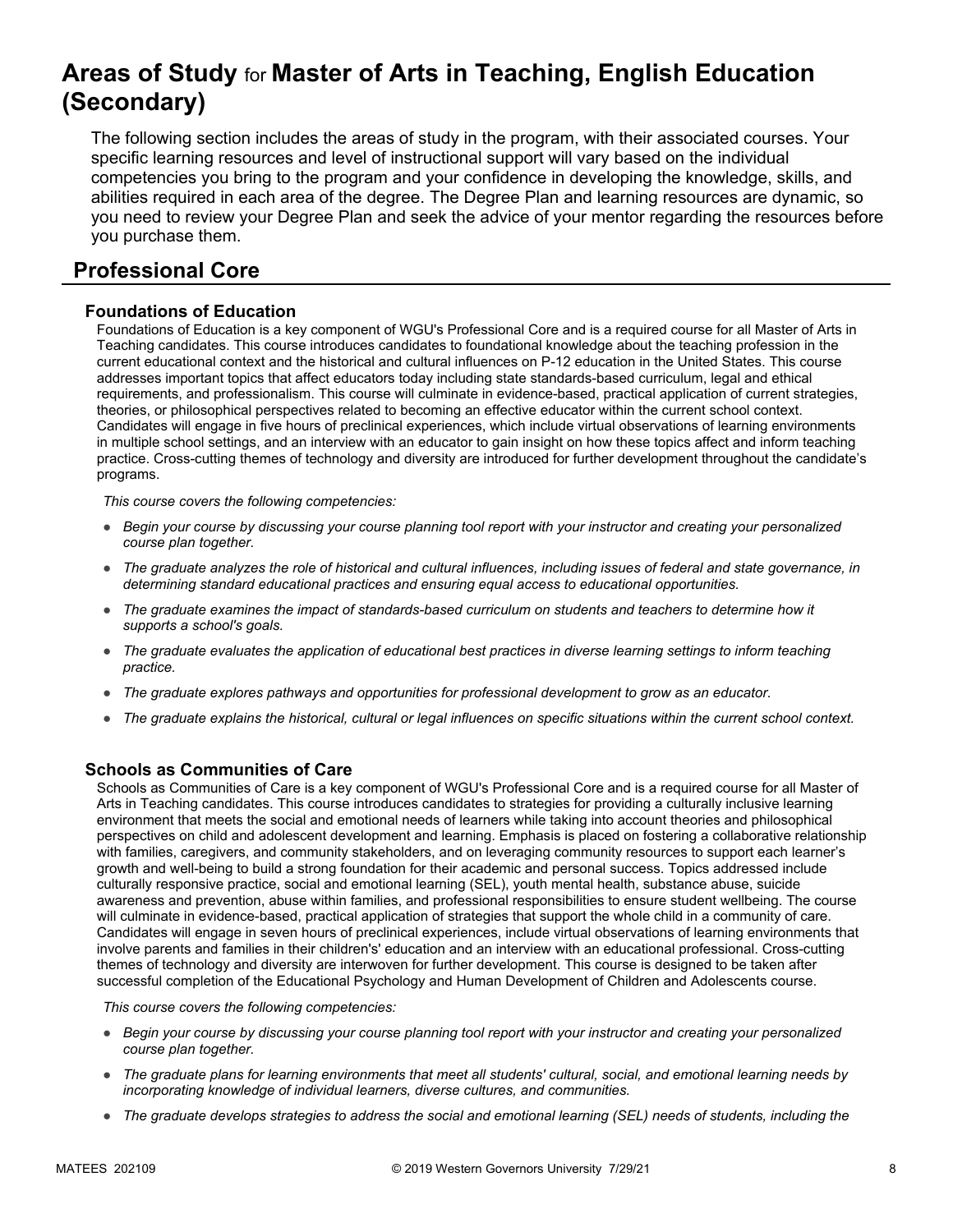*incorporation of trauma-informed or restorative instructional practices.* 

- *The graduate identifies appropriate resources and processes to support the mental health and emotional well-being of students.*
- *The graduate collaborates with families, caretakers, and the larger community to identify partnerships that facilitate learner growth.*
- *The graduate recommends evidence-based strategies that are appropriate to support the social and emotional needs of students grappling with situations affecting their home, school, or community.*

### **Essential Practices for Supporting Diverse Learners**

Essential Practices for Supporting Diverse Learners is a key component of WGU's Professional Core and is a required course for all Master of Arts in Teaching candidates. This course focuses on inclusive and responsive practices and interventions for meeting the needs of diverse populations of learners, including students with disabilities (INCLUDING DYSLEXIA), English language learners, and gifted and talented students. Candidates will apply practical strategies for differentiating instruction, partnering with parents, implementing a Multi-Tiered Systems of Support (MTSS), and advocating for all students, particularly those impacted by provisions of IDEA and Section 504 of the Rehabilitation Act, for the purpose of creating an accessible, equitable, inclusive, and culturally responsive learning experience. The course will culminate in practical application of evidence-based multi-tiered intervention strategies to support positive behavior and learning in the classroom for diverse learners. Candidates will engage in four hours of preclinical experiences that include a simulated teaching experience in which skills learned can be applied. Cross-cutting themes of technology and diversity are interwoven for further development. This course is designed to be taken after successful completion of the Schools as Communities of Care course.

*This course covers the following competencies:*

- *Begin your course by discussing your course planning tool report with your instructor and creating your personalized course plan together.*
- *The graduate analyzes the application of policies, practices, and legal requirements to inform teaching practice.*
- *The graduate creates inclusive learning environments featuring multitiered systems of supports to address the needs of all students, including exceptional learners and English learners.*
- *The graduate creates learning experiences that accommodate the needs of students with exceptionalities, including gifted and talented students, in order to facilitate the success of all learners.*
- *The graduate integrates equity pedagogy to address the needs of multicultural learners.*
- *The graduate plans learning experiences that accommodate linguistic diversity to facilitate the success of all learners.*
- *The graduate recommends strategies to engage with students, families, administrators, and other stakeholders in ways that are effective, legal, and ethical.*
- *The graduate analyzes why specific multi-tiered intervention strategies support positive behavior and learning in the classroom.*

#### **Creating and Managing Engaging Learning Environments**

Creating and Managing Engaging Learning Environments is a key component of WGU's Professional Core and is a required course for all Master of Arts in Teaching candidates. This course provides candidates with research-based strategies and approaches to establishing and maintaining a safe and productive learning environment that supports the success and wellbeing of all P-12 learners. Topics addressed include consistent routines and expectations, student engagement, positive behavior support, motivation and its effect on student achievement, active learning and self-direction, and fostering a sense of community through collaboration. Candidates will design a classroom management plan for their future classroom based on theory and high-leverage practices for meeting the diverse needs of learners in a productive and collaborative learning environment. The course will culminate in evidence-based, practical application of current strategies to motivate and engage students in specific content areas. Candidates will engage in seven hours of preclinical experiences that include both virtual observations of classroom settings and time in a simulated classroom environment where theory can be put into practice. Cross-cutting themes of technology and diversity are interwoven for further development. This course is designed to be taken after successful completion of the Essential Practices for Supporting Diverse Learners course.

- *Begin your course by discussing your course planning tool report with your instructor and creating your personalized course plan together.*
- *The graduate establishes norms and routines to create a safe and productive learning environment that encourages positive social interactions, individual and collaborative learning, and appropriate classroom behaviors.*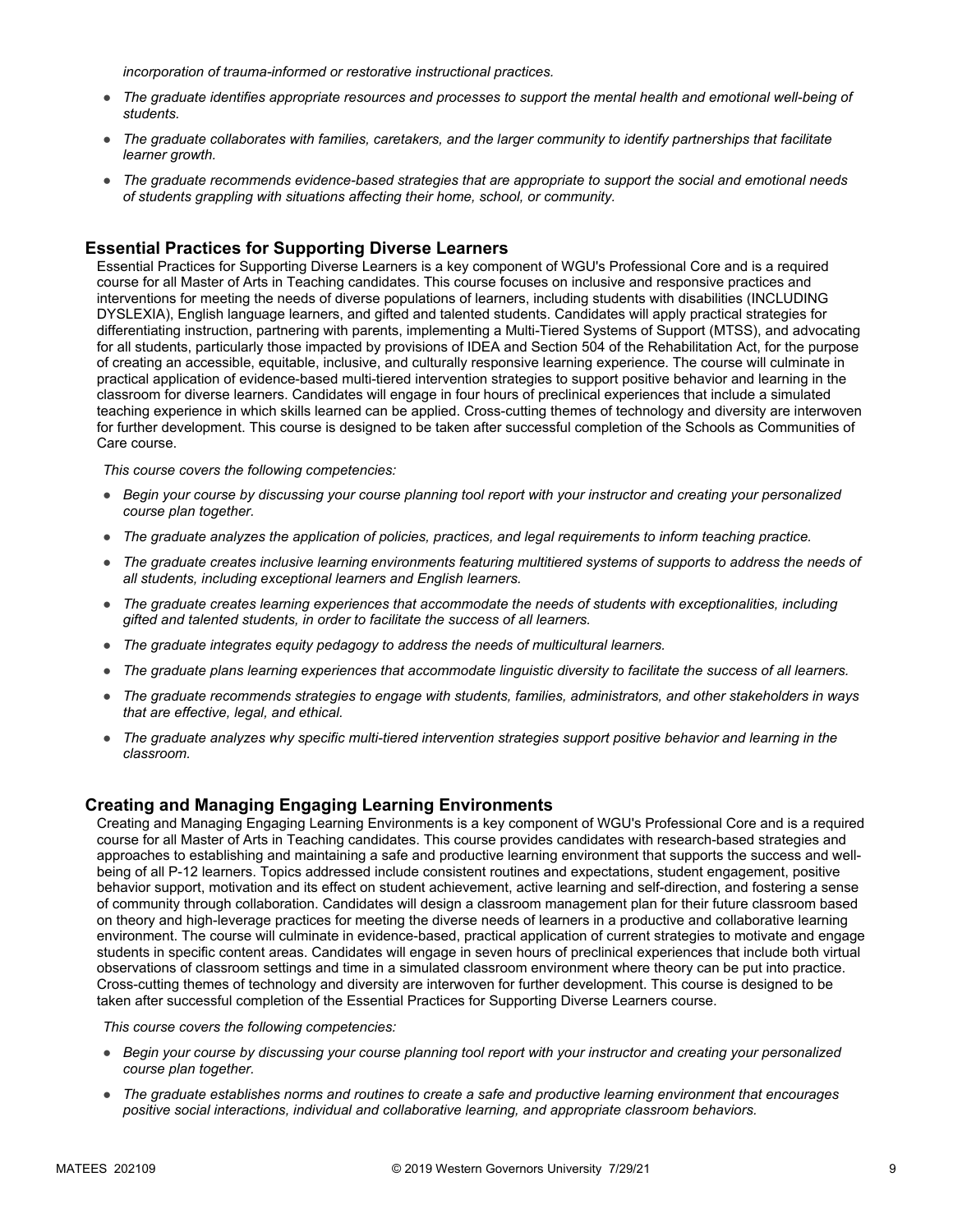- *The graduate interacts with each student in a way that builds positive relationships by using knowledge of individual learners, diverse cultures, and communities.*
- *The graduate analyzes the theoretical foundations and application of classroom management strategies, including behavior support and conflict management, to inform teaching practice.*
- *The graduate recommends strategies that are motivating and encourage active engagement from all students.*
- *The graduate applies evidence-based strategies within their content area to motivate and engage students.*

#### **Curriculum, Instruction, and Assessment**

Curriculum, Instruction, & Assessment is a key component of WGU's Professional Core and is a required course for all Master of Arts in Teaching candidates. This course provides candidates with theoretical foundations and strategies for creating engaging and standards-aligned lessons that meet the needs of all learners in the P-12 classroom. This course focuses on the interrelationship between curriculum, instruction, and assessment, with emphasis on the role of assessment and student data in planning, designing, delivering, and modifying instruction in accordance with diverse learner needs. This course will culminate in the application of evidence-based strategies related to the interdependence of and alignment among curriculum, instruction, and assessment in student-centered P-12 teaching and learning. Candidates will engage in three hours of preclinical experiences, which include conducting virtual classroom observations and recording a short teaching segment. Crosscutting themes of technology and diversity are interwoven for continued development. This course is designed to be taken after successful completion of the Creating and Managing Engaging Learning Environments course.

*This course covers the following competencies:*

- *Begin your course by discussing your course planning tool report with your instructor and creating your personalized course plan together.*
- *The graduate aligns lessons to learning goals by synthesizing knowledge about students and their assessment data.*
- *The graduate analyzes the role of various assessment types in evaluating student learning and planning future instruction.*
- *The graduate implements evidence-based instructional strategies to increase content area learning.*
- *The graduate differentiates instruction to facilitate mastery for all learners.*
- *The graduate incorporates cross-disciplinary instruction, skills, and content into lessons.*
- *The graduate creates standards-based instructional plans based on their state's P–12 standards that incorporate knowledge of learners' developmental needs, prior learning, and community and cultural context.*
- *The graduate analyzes the alignment of curriculum, instruction, and assessment to improve instruction and support learning for all students.*

#### **Assessing Student Learning**

Assessing Student Learning is a key component of WGU's Professional Core and is a required course for all Master of Arts in Teaching candidates. This course provides candidates with methods and best practices for using assessment to monitor student progress and to evaluate the effectiveness of instruction. This course focuses on implementing a balanced approach to assessment using multiple assessment types such as formative, summative, standardized, and common assessments. Also covered are data literacy skills for interpreting and analyzing individual learner and classroom data to improve instruction and support academic success for all learners. The course will culminate in evidence-based, practical application of strategies for assessment practices in P-12 schools. Candidates will engage in three hours of preclinical experiences that include virtual classroom observations. Cross-cutting themes of technology and diversity are interwoven for further development. This course is designed to be taken after successful completion of the Curriculum, Instruction, and Assessment course.

- *Begin your course by discussing your course planning tool report with your instructor and creating your personalized course plan together.*
- *The graduate plans a progress-monitoring strategy, including formative, summative, and common assessments, that actively engages students in their own learning.*
- *The graduate analyzes assessment results to evaluate student learning and teacher effectiveness.*
- *The graduate makes evidence-based instructional decisions that are informed by student assessment data.*
- The graduate determines their impact on learners and the broader school community through evaluation of teaching *practice.*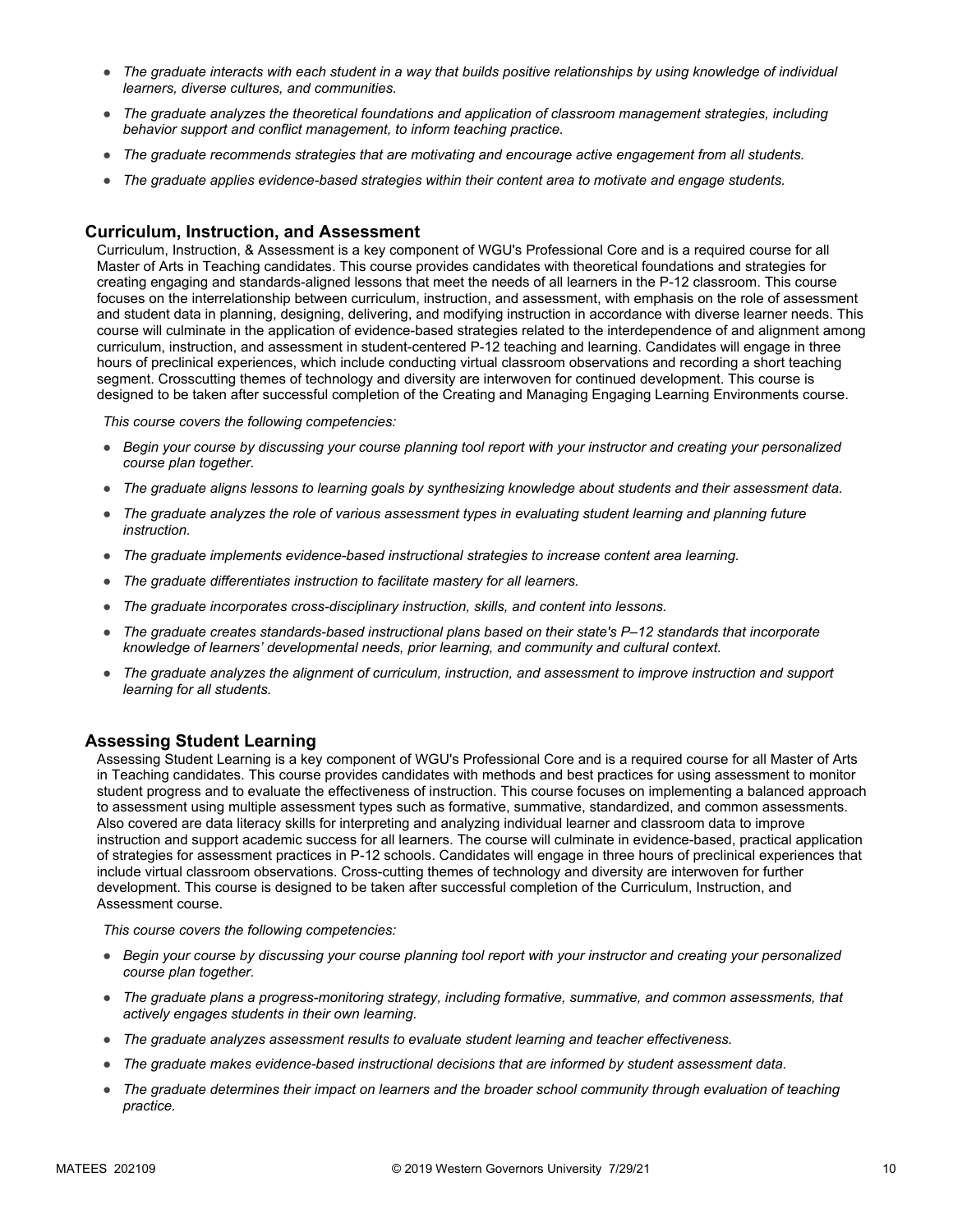● *The graduate evaluates assessment practices to assess students in a valid, reliable, non-biased, and accessible manner.*

### **Using Educational Technology for Teaching and Learning**

Using Educational Technology for Teaching and Learning is a key component of WGU's professional core and is a required course for all Master of Arts in Teaching candidates. This course presents strategies for integrating technology into classroom practices to improve instruction and student learning according to the International Society for Technology in Education (ISTE) standards. Candidates will evaluate digital tools and their potential classroom applications such as enhancing curriculum, enabling communication with students and families, and increasing student engagement. Topics covered include ethics, equity and access to technology, and appropriate use of technology by P–12 students. Assistive technologies to meet the needs of a diverse learner population also will be addressed. The course will culminate in evidence-based, practical application of current standards, strategies, theories, or philosophical perspectives related to the use of technology in teaching and learning. Candidates will engage in three hours of preclinical experience that include virtual observations of classroom practices incorporating technology to support educational goals. Crosscutting themes of technology and diversity are interwoven for further development. This course is designed to be taken after successful completion of the Assessing Student Learning course.

*This course covers the following competencies:*

- *Begin your course by discussing your course planning tool report with your instructor and creating your personalized course plan together.*
- *The graduate analyzes how research-based applications of technology facilitate student learning.*
- *The graduate evaluates the application of technology in the classroom, including its impact on learning for all students and potential equity or access issues.*
- *The graduate promotes a technology-enabled classroom culture that is equitable, ethical, and socially responsible.*
- *The graduate applies curricular and instructional design principles to create effective digital learning environments.*
- *The graduate recommends technology as an assessment tool to encompass multiple learner needs, provide in the moment feedback, and inform instruction.*
- *The graduate fosters student self-directedness and independent learning through the use of technology.*
- The graduate applies evidence-based practices to articulate how technology supports teaching and learning in different *learning environments.*

### **Education**

#### **Educational Psychology and Human Development of Children and Adolescents**

Educational Psychology and Human Development of Children and Adolescents is a key component of WGU's Professional Core and is a required course for all Master of Arts in Teaching candidates. This course introduces candidates to researchvalidated theories of human development and psychology, spanning from early childhood through adolescence, and their applications in teaching practice. Candidates will explore how linguistic, physical, cognitive, and social development influence the learning process and inform educational approaches. This course will also cover appropriate instructional and assessment strategies that can be used to support learning for developmentally diverse student populations. The course will culminate in analysis of learning theories related to educational psychology in order to develop a personal educational philosophy. Candidates will engage in four hours of preclinical experiences, which include virtual classroom observations from the perspective of educational psychology and learner development. Cross-cutting themes of technology and diversity are interwoven for further development. This course is designed to be taken after successful completion of the Foundations of Education course.

- *Begin your course by discussing your course planning tool report with your instructor and creating your personalized course plan together.*
- *The graduate describes theories of development across the cognitive, linguistic, social, emotional, and physical areas to understand the needs of students at various developmental levels.*
- *The graduate evaluates the influence of students' developmental characteristics on their learning and evaluates performance to inform instructional decisions.*
- *The graduate recommends instructional strategies that will positively impact learning, based on principles of learning theories.*
- *The graduate evaluates classroom practices to determine how theories of child and adolescent psychology, learning,*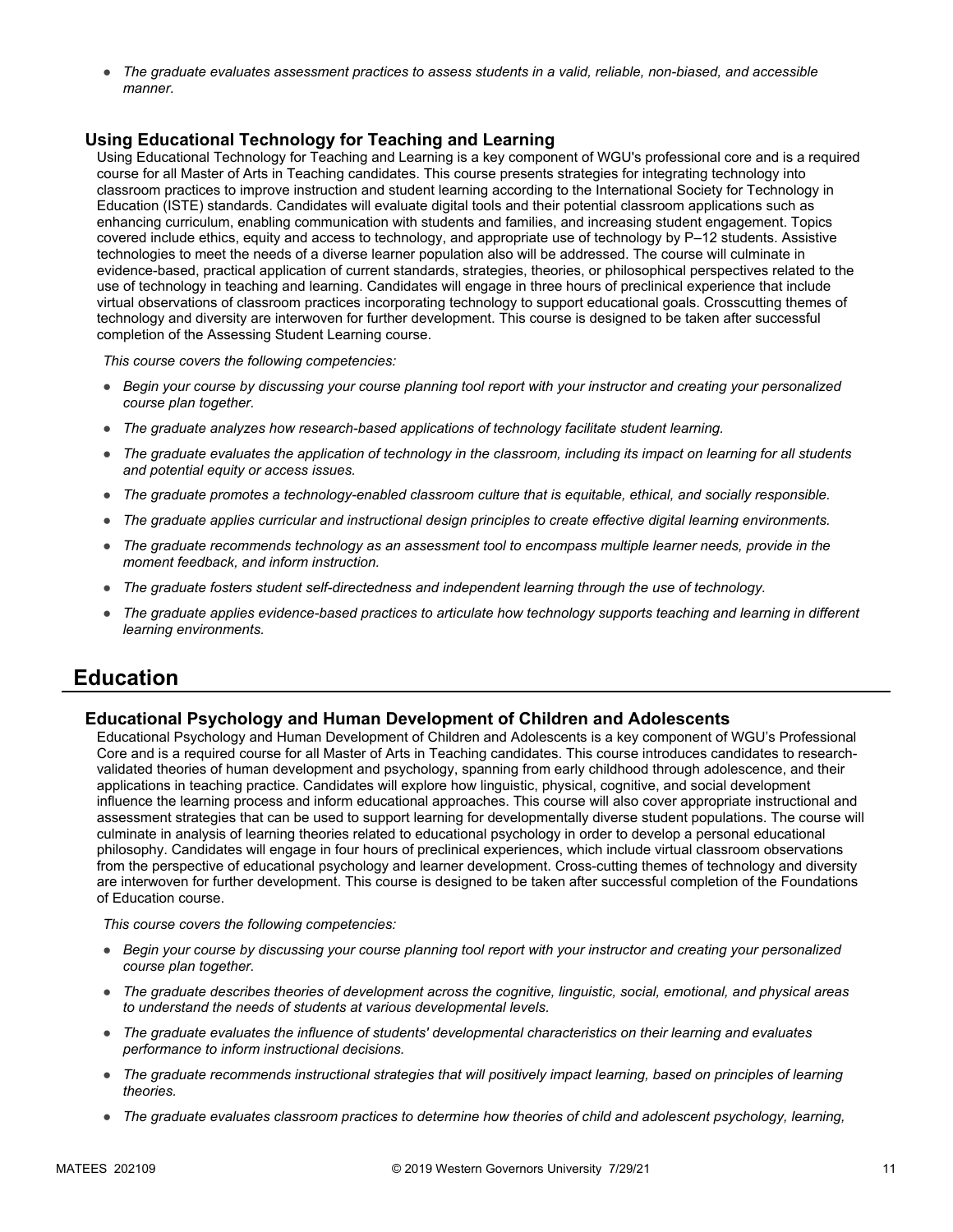*and development are applied in the classroom environment.*

● *The graduate analyzes learning theories to develop a personal educational philosophy.*

# **Effective Teaching Practices**

#### **Secondary Reading Instruction and Interventions**

Secondary Reading Instruction and Intervention explores the comprehensive, student-centered Response to Intervention (RTI) assessment and intervention model used to identify and address the needs of learners in middle school and high school who struggle with reading comprehension and/or information retention. Course content provides educators with effective strategies designed to scaffold instruction and help learners develop increased skill in the following areas: reading, vocabulary, text structures and genres, and logical reasoning related to the academic disciplines. This course has no prerequisites.

*This course covers the following competencies:*

- *Begin your course by discussing your course planning tool report with your instructor and creating your personalized course plan together.*
- *The graduate explains how the Response to Intervention (RTI) approach identifies, monitors, and differentiates instruction to ensure that struggling readers obtain the appropriate support and interventions to improve academic progress.*
- *The graduate develops effective vocabulary instruction to enhance students' reading comprehension in the content areas.*
- *The graduate integrates knowledge of effective comprehension strategies to help students monitor and improve their own comprehension when reading.*
- *The graduate integrates reading strategies that scaffold instruction for students when reading increasingly complex texts.*
- *The graduate integrates reading assessments to make informed instructional and placement decisions.*

#### **Secondary Disciplinary Literacy**

Secondary Disciplinary Literacy examines teaching strategies designed to help learners in middle and high school improve upon the literacy skills required to read, write, and think critically while engaging content in different academic disciplines. Themes include exploring how language structures, text features, vocabulary, and context influence reading comprehension across the curriculum. Course content highlights strategies and tools designed to help teachers assess the reading comprehension and writing proficiency of learners and provides strategies to support student reading and writing success in all curriculum areas. This course has no prerequisites.

*This course covers the following competencies:*

- *Begin your course by discussing your course planning tool report with your instructor and creating your personalized course plan together.*
- *The graduate distinguishes between the basic strategies used to facilitate comprehension in the content areas and the specialized reading practices needed to comprehend text in a specific discipline.*
- *The graduate integrates discipline-specific literacy instruction to help students understand the text structures, vocabulary, and language knowledge required for specific disciplines.*
- *The graduate plans writing activities that promote understanding of discipline-specific content through the organization, analysis, and synthesis of ideas.*
- *The graduate creates authentic learning tasks and activities that provide students with opportunities to demonstrate discipline specific understandings.*
- *The graduate integrates instructional strategies and materials in disciplinary literacy practices to enhance student understanding within the disciplines.*

### **English Content**

#### **English Pedagogy**

English Pedagogy examines pedagogical applications for the teaching of reading, literature, composition, and related English Language Arts (ELA) content and skills for middle and secondary schools. Focused on fostering and developing pedagogical content knowledge in the aforementioned areas, students will analyze assessment strategies and incorporate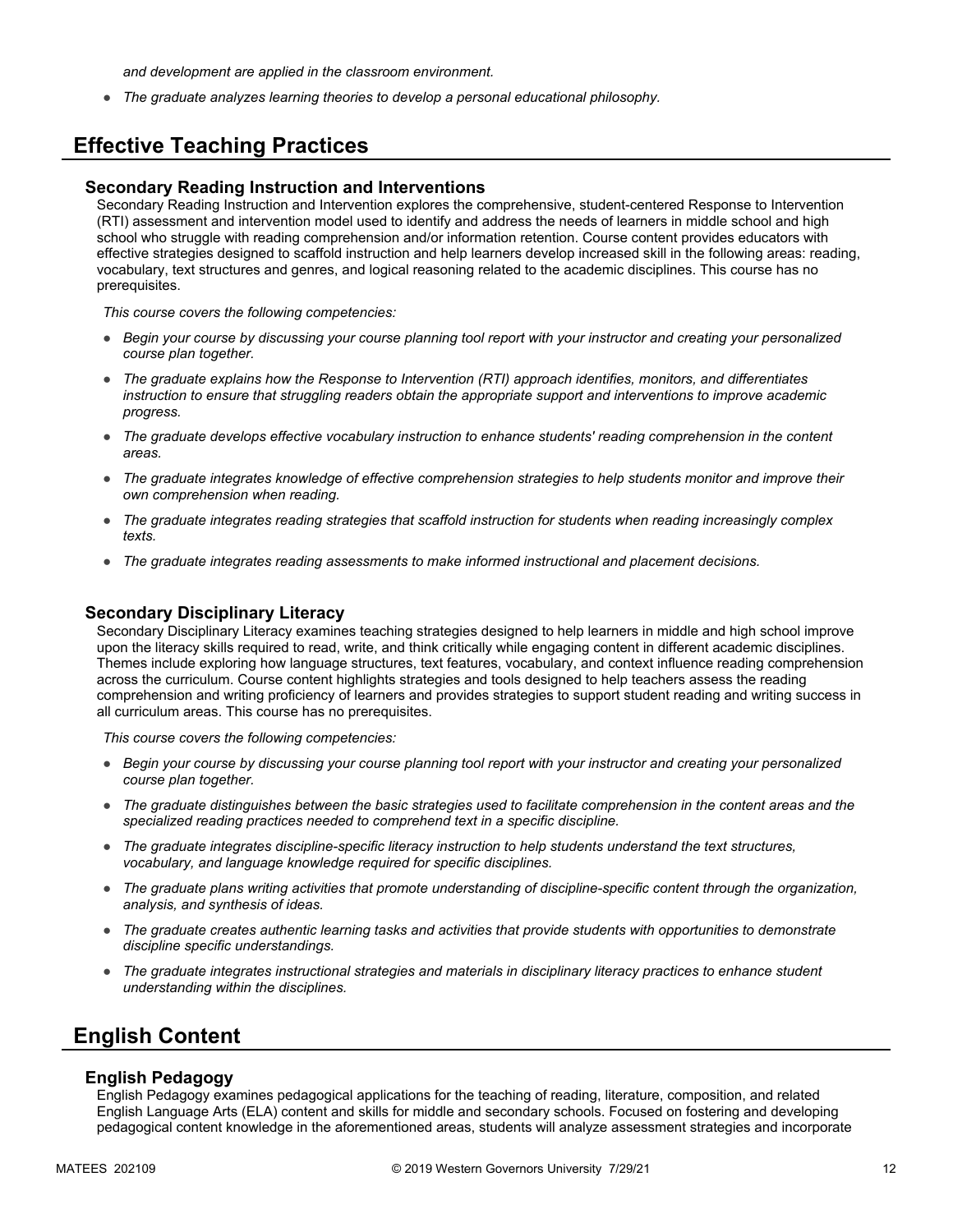methods of literacy instruction into their instructional planning to meet the needs of diverse learners. This course helps students prepare and develop skills for classroom practice, lesson planning, and working in school settings. C397 Preclinical Experiences in English is a prerequisite.

*This course covers the following competencies:*

- *The graduate will demonstrate pedagogical application for adolescent reading, multimedia texts, and literature instruction for all adolescent learners.*
- *The graduate will demonstrate pedagogical application for English language arts instruction for adolescent language users.*
- *The graduate will demonstrate pedagogical application for composition of written and multimedia texts for adolescent language users.*
- *The graduate will demonstrate the ability to align instruction for assessment of reading, literature study, and composition of texts for all students.*

# **Pre-Clinical Experiences**

### **Preclinical Experiences in English**

Preclinical Experiences in English provides students the opportunity to observe and participate in a wide range of inclassroom teaching experiences in order to develop the skills and confidence necessary to be an effective teacher. Students will reflect on and document the 75 hours of in-classroom observation and experience in their performance assessments. Prior to entering the classroom for the observations, students will be required to meet several requirements including a cleared background check, passing scores on the state or WGU required basic skills exam and a completed resume.

*This course covers the following competencies:*

- *The graduate develops a classroom management plan that integrates best practices for engagement and motivation.*
- *The graduate evaluates the theoretical and practical implications of various content knowledge applications, tools of inquiry, instructional strategies, models and trends in the context of classrooms and schools.*
- *The graduate collaborates with a mentor teacher in the planning and delivery of instruction in a classroom setting.*
- *The graduate evaluates the theoretical and practical implications of various strategies that are intended to support the use of academic language, metacognition, and communication in classroom contexts.*
- *The graduate evaluates the theoretical and practical applications of various assessment practices as they relate to student learning and instructional design.*
- *The graduate evaluates various applications of technological integration in support of learning for all students.*
- *The graduate evaluates the theoretical, legal, ethical, and practical applications of teaching students with exceptional learning needs.*
- *The graduate evaluates educational observations and experiences connected to professional practices to support the development of appropriate teaching dispositions and a personal teaching philosophy.*

### **Demonstration Teaching**

#### **Supervised Demonstration Teaching in English, Observations 1 and 2**

Supervised Demonstration Teaching in English involves a series of classroom performance observations by the host teacher and clinical supervisor that develop comprehensive performance data about the teacher candidate's skills.

- *The graduate provides developmentally appropriate instruction that supports the cognitive, linguistic, social, emotional, and physical needs of all students.*
- *The graduate establishes a safe and productive learning environment that supports individual learning, collaborations, and positive social interaction.*
- *The graduate integrates effective strategies to manage the resources, students, procedures, and routines of the classroom.*
- *The graduate designs instruction that effectively integrates understanding of subject matter, curriculum goals, crossdisciplinary skills, pedagogy, and students.*
- *The graduate integrates multiple methods of assessment that engage students in their own growth, document student*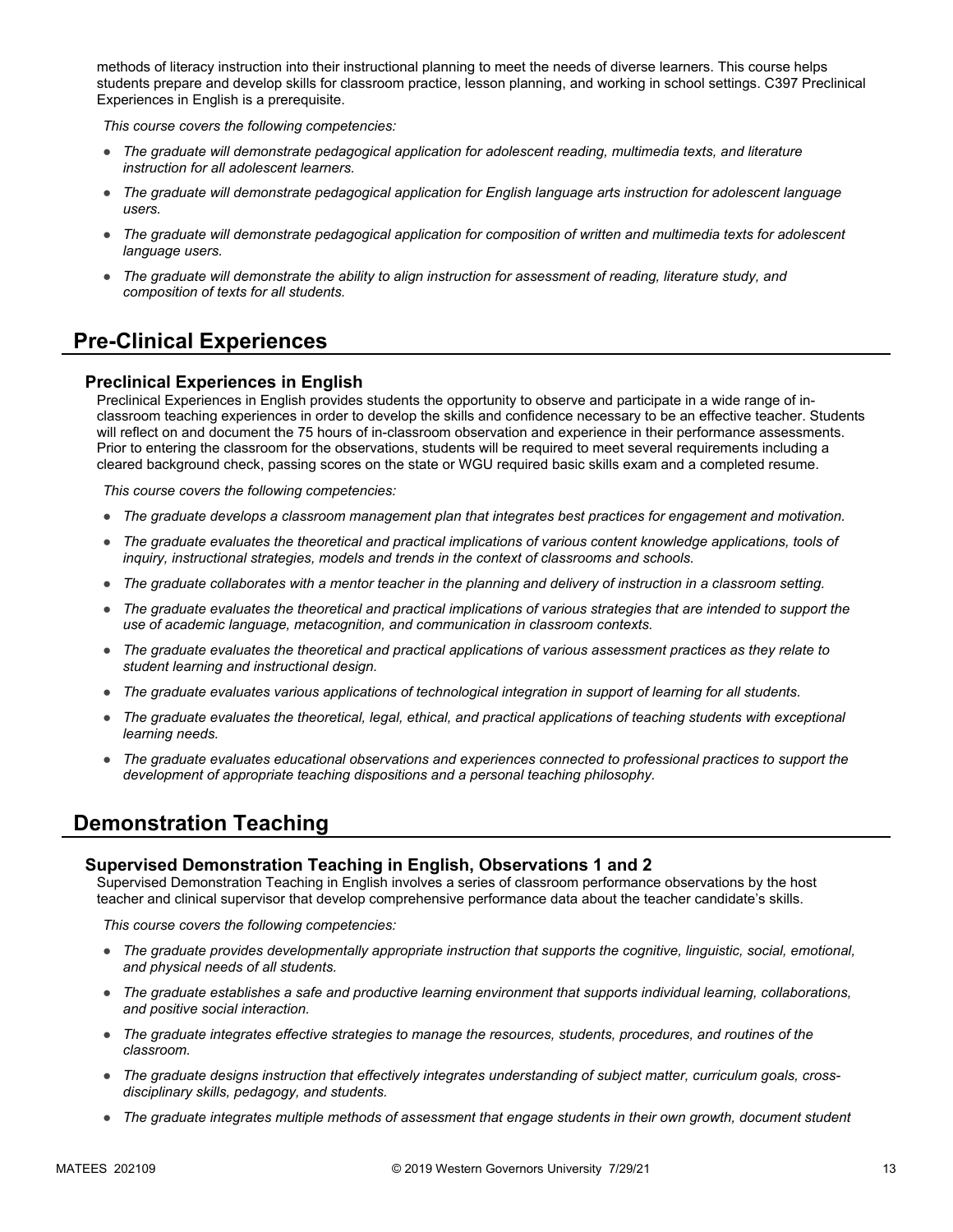*progress, and inform ongoing planning and instruction.*

- *The graduate integrates a variety of instructional strategies that engage students in the learning process and*  encourage deep understanding of content and development of the skills needed to apply knowledge in meaningful *ways.*
- *The graduate integrates effective strategies to manage the delivery of lesson content.*
- *The graduate integrates appropriate central concepts, tools of inquiry, and structures of the discipline to make content accessible and meaningful for all students and to assure mastery.*

### **Supervised Demonstration Teaching in English, Observation 3 and Midterm**

Supervised Demonstration Teaching in English involves a series of classroom performance observations by the host teacher and clinical supervisor that develop comprehensive performance data about the teacher candidate's skills.

*This course covers the following competencies:*

- *The graduate provides developmentally appropriate instruction that supports the cognitive, linguistic, social, emotional, and physical needs of all students.*
- *The graduate establishes a safe and productive learning environment that supports individual learning, collaborations, and positive social interaction.*
- *The graduate integrates effective strategies to manage the resources, students, procedures, and routines of the classroom.*
- The graduate designs instruction that effectively integrates understanding of subject matter, curriculum goals, cross*disciplinary skills, pedagogy, and students.*
- *The graduate integrates multiple methods of assessment that engage students in their own growth, document student progress, and inform ongoing planning and instruction.*
- *The graduate integrates a variety of instructional strategies that engage students in the learning process and*  encourage deep understanding of content and development of the skills needed to apply knowledge in meaningful *ways.*
- *The graduate integrates effective strategies to manage the delivery of lesson content.*
- *The graduate integrates appropriate central concepts, tools of inquiry, and structures of the discipline to make content accessible and meaningful for all students and to assure mastery.*

#### **Supervised Demonstration Teaching in English, Observations 4 and 5**

Supervised Demonstration Teaching in English involves a series of classroom performance observations by the host teacher and clinical supervisor that develop comprehensive performance data about the teacher candidate's skills.

- *The graduate provides developmentally appropriate instruction that supports the cognitive, linguistic, social, emotional, and physical needs of all students.*
- *The graduate establishes a safe and productive learning environment that supports individual learning, collaborations, and positive social interaction.*
- *The graduate integrates effective strategies to manage the resources, students, procedures, and routines of the classroom.*
- *The graduate designs instruction that effectively integrates understanding of subject matter, curriculum goals, crossdisciplinary skills, pedagogy, and students.*
- *The graduate integrates multiple methods of assessment that engage students in their own growth, document student progress, and inform ongoing planning and instruction.*
- *The graduate integrates a variety of instructional strategies that engage students in the learning process and*  encourage deep understanding of content and development of the skills needed to apply knowledge in meaningful *ways.*
- *The graduate integrates effective strategies to manage the delivery of lesson content.*
- *The graduate integrates appropriate central concepts, tools of inquiry, and structures of the discipline to make content accessible and meaningful for all students and to assure mastery.*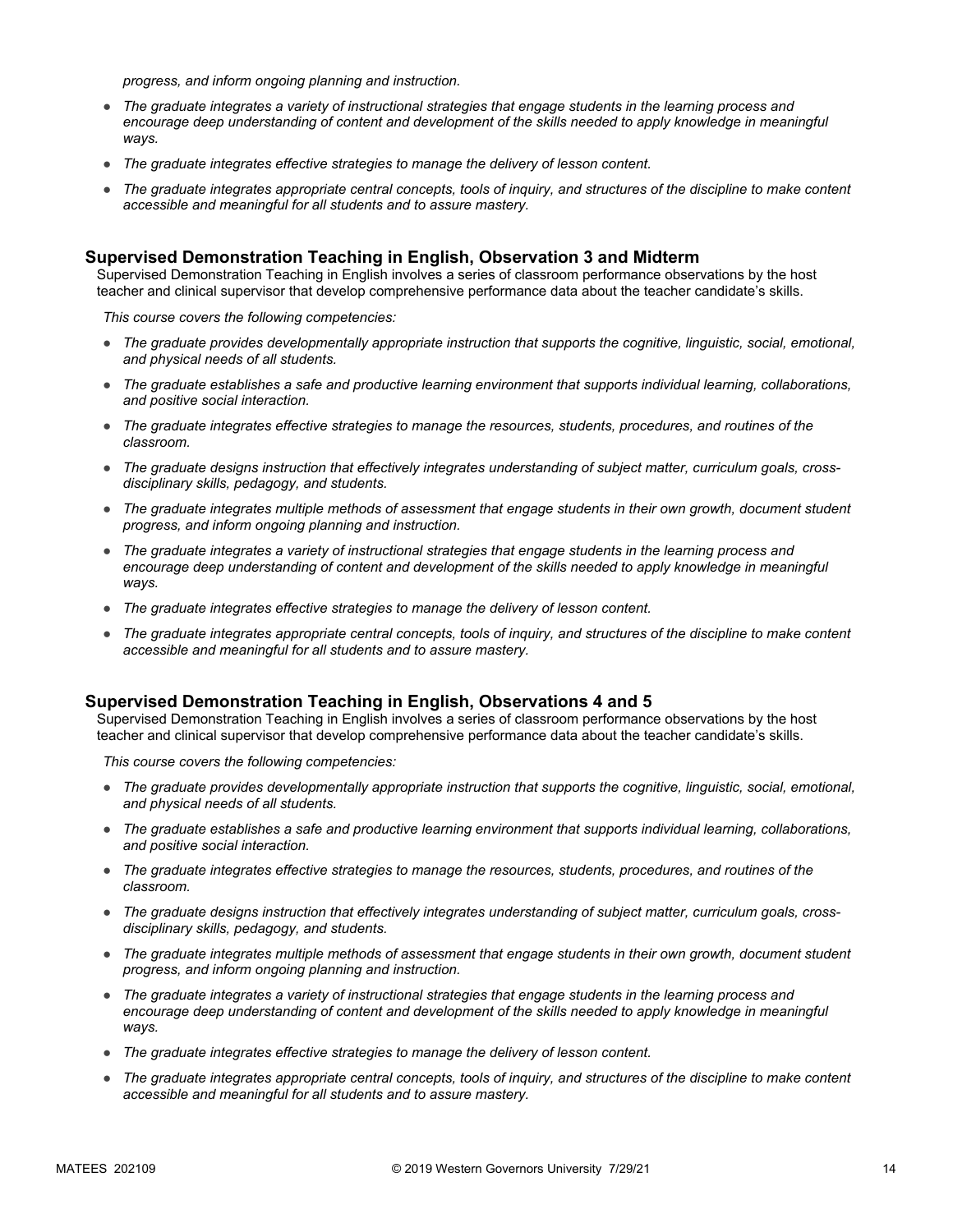### **Supervised Demonstration Teaching in English, Observation 6 and Final**

Supervised Demonstration Teaching in English involves a series of classroom performance observations by the host teacher and clinical supervisor that develop comprehensive performance data about the teacher candidate's skills.

*This course covers the following competencies:*

- *The graduate provides developmentally appropriate instruction that supports the cognitive, linguistic, social, emotional, and physical needs of all students.*
- *The graduate establishes a safe and productive learning environment that supports individual learning, collaborations, and positive social interaction.*
- *The graduate integrates effective strategies to manage the resources, students, procedures, and routines of the classroom.*
- *The graduate designs instruction that effectively integrates understanding of subject matter, curriculum goals, crossdisciplinary skills, pedagogy, and students.*
- *The graduate integrates multiple methods of assessment that engage students in their own growth, document student progress, and inform ongoing planning and instruction.*
- *The graduate integrates a variety of instructional strategies that engage students in the learning process and*  encourage deep understanding of content and development of the skills needed to apply knowledge in meaningful *ways.*
- *The graduate integrates effective strategies to manage the delivery of lesson content.*
- The graduate integrates appropriate central concepts, tools of inquiry, and structures of the discipline to make content *accessible and meaningful for all students and to assure mastery.*

### **Teacher Performance Assessment in English**

The Teacher Performance Assessment course is a culmination of the wide variety of skills learned during a student's time in the Teachers College at WGU. In order to be a competent and independent classroom teacher, students will showcase a collection of their content, planning, instructional, and reflective skills.

*This course covers the following competencies:*

- *The graduate evaluates the teaching context to accommodate student differences to plan for instruction and assessment.*
- *The graduate plans learning environments that support individual learning, collaboration, and positive social interaction.*
- *The graduate plans comprehensive learning segments of instruction and assessment that align with standards and the needs of students.*
- *The graduate applies instructional strategies that promote learning, engage students, and provide differentiated instruction.*
- *The graduate integrates strategies to develop academic language that facilitates effective student participation and engagement in learning.*
- *The graduate utilizes assessment data to profile student learning, communicate information about student progress and achievement, and guide and modify instruction.*
- *The graduate evaluates teaching experiences including the planning and implementing of curriculum and instruction through ongoing reflection.*

#### **Professional Portfolio**

Professional Portfolio requires candidates to create an online teaching portfolio that demonstrates professional beliefs, growth, and effective teaching practices from the Demonstration Teaching experience. The portfolio includes reflective essays (educational beliefs, professional growth, and collaboration with stakeholders) and professional artifacts (resume and artifacts with commentary on academic language, systems of student support, education technology, and professional communication with families) developed and acquired during Demonstration Teaching.

- *The graduate recommends improvements for instruction and professional practice through personal reflection.*
- *The graduate integrates technology into classroom learning experiences to enhance student learning and monitor academic progress.*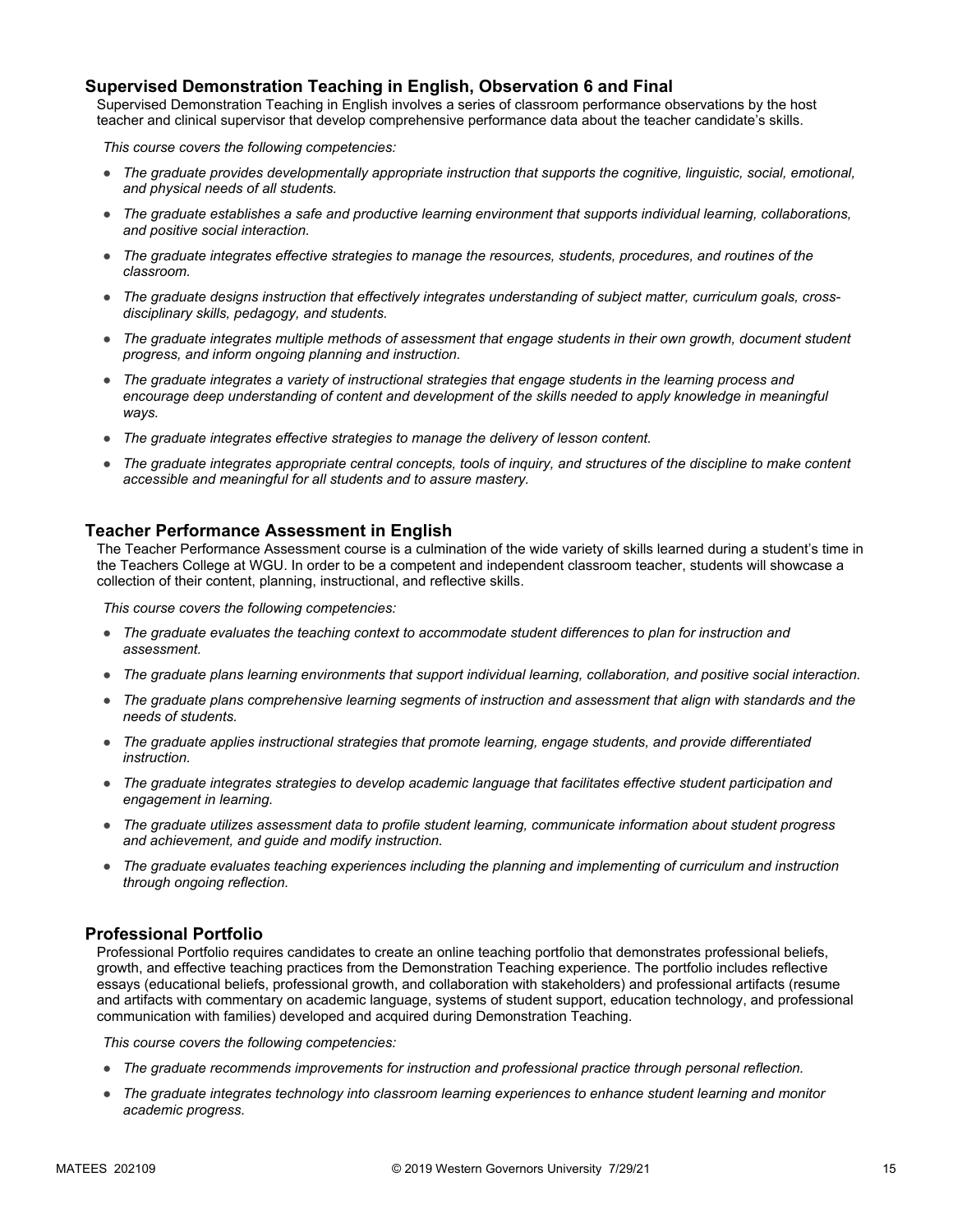- *The graduate demonstrates ethical responsibilities and appropriate teaching dispositions, including those outlined in the Western Governors University Teachers College Code of Ethics.*
- *The graduate recommends strategies that support the development of academic language for all students.*
- *The graduate integrates a variety of strategies and resources to differentiate instruction and meet the needs of diverse learners.*
- *The graduate develops appropriate plans for professional growth in subject matter knowledge and pedagogical skills, including habits and skills of continual inquiry and learning.*

#### **Cohort Seminar**

Cohort Seminar provides mentoring and supports teacher candidates during their demonstration teaching period by providing weekly collaboration and instruction related to the demonstration teaching experience. It facilitates their demonstration of competence in becoming reflective practitioners, adhering to ethical standards, practicing inclusion in a diverse classroom, exploring community resources, building collegial and collaborative relationships with teachers, and considering leadership and supervisory skills.

- *The graduate demonstrates the ability to positively impact student learning through work samples, student artifacts, assessment results, and reflection.*
- *The graduate recommends improvements for instruction and professional practice through personal reflection.*
- *The graduate demonstrates ethical responsibilities and appropriate teaching dispositions, including those outlined in the Western Governors University Teachers College Code of Ethics.*
- *The graduate recommends strategies for effectively collaborating with colleagues, parents, and community professionals to support student development, learning, and well being.*
- *The graduate selects community resources that support students' non-instructional needs in and out of the classroom.*
- *The graduate recommends strategies that support the development of academic language for all students.*
- *The graduate integrates a variety of strategies and resources to differentiate instruction and meet the needs of diverse learners.*
- *The graduate recommends effective strategies to maintain high levels of student engagement.*
- *The graduate recommends best practices for classroom management, effective transitions, and pacing to maximize instructional time.*
- *The graduate develops appropriate plans for professional growth in subject matter knowledge and pedagogical skills, including habits and skills of continual inquiry and learning.*